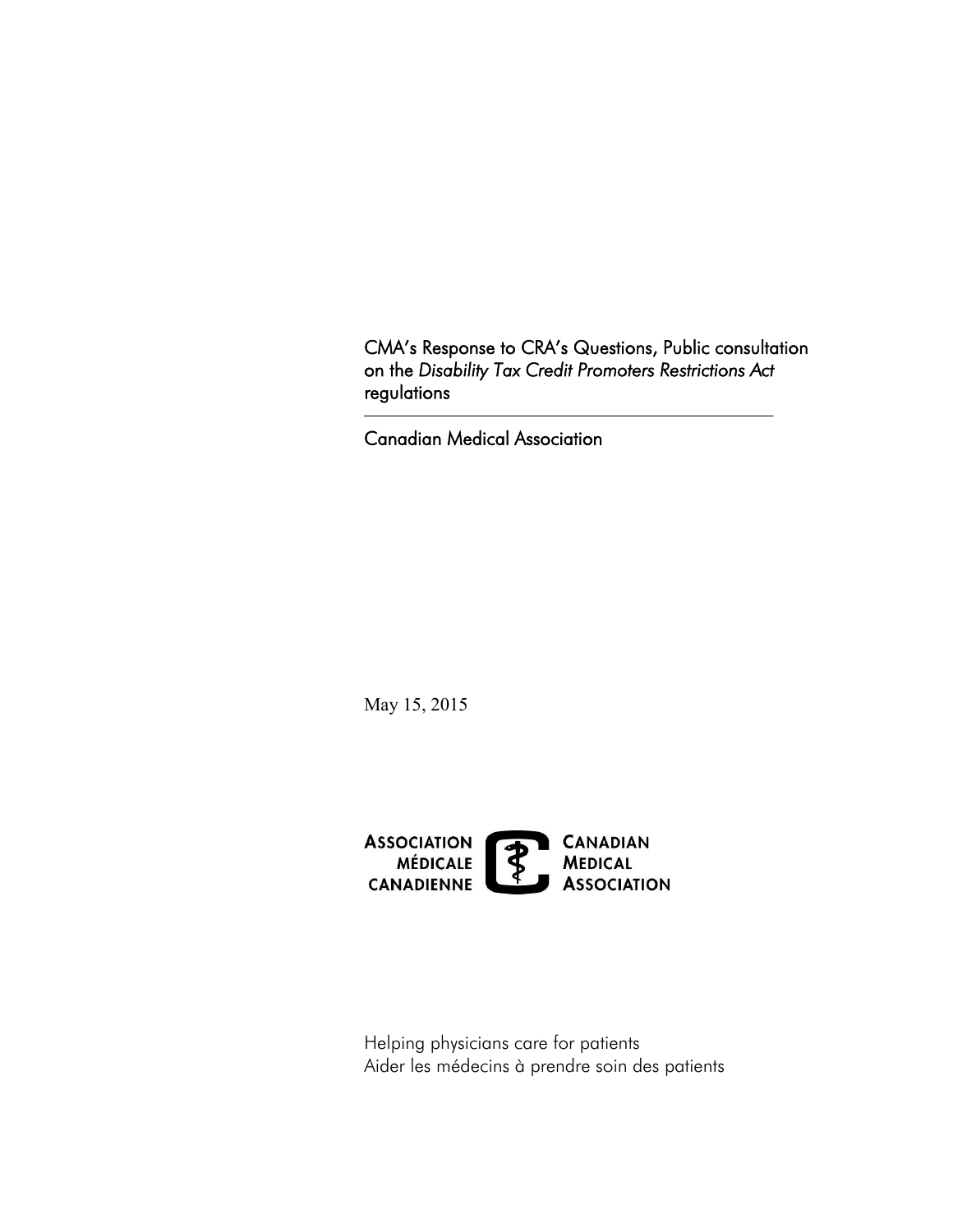The Canadian Medical Association (CMA) is the national voice of Canadian physicians. Founded in 1867, CMA's mission is helping physician care for patients.

 On behalf of its more than 80,000 members and the Canadian public, CMA performs a wide variety of functions. Key functions include advocating for health promotion and disease/injury prevention policies and strategies, advocating for access to quality health care, facilitating change within the medical profession, and providing leadership and guidance to physicians to help them influence, manage and adapt to changes in health care delivery.

The CMA is a voluntary professional organization representing the majority of Canada's physicians and comprising 12 provincial and territorial divisions and 51 national medical organizations.

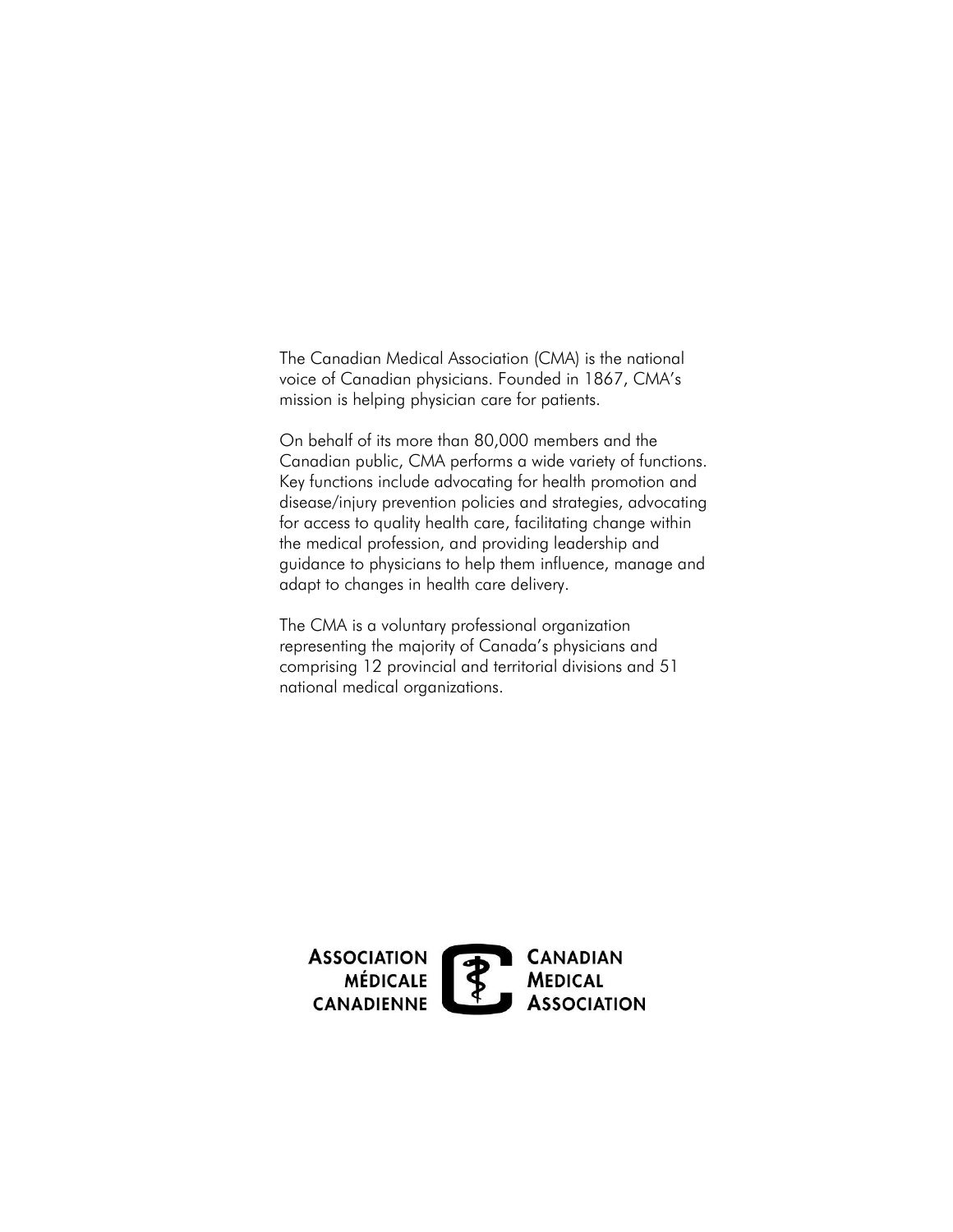The Canadian Medical Association (CMA) is pleased to provide the information below in response to questions by the Canada Revenue Agency (CRA) for consideration as part of the development of regulations following the enactment of the *Disability Tax Credit Promoters Restriction Act*. This information is in follow up to CMA's submission to the CRA dated December 19, 2014, attached for reference.

As explained in the CMA's submission attached, the CMA strongly encourages the CRA to include an exemption for "a health care practitioner duly licensed under the applicable regulatory authority who provides health care and treatment" from the reporting requirements in the forthcoming regulations enabled by the *Disability Tax Credit Promoters Restriction Act*. This exemption is necessary to ensure CRA does not impose duplicative regulatory oversight of the medical profession, specific to the provision of this uninsured service. As fully explained in the CMA's brief, this exemption would not introduce a potential "loophole".

## Issue 1: Organizations Responsible for Physician Regulatory Oversight

The statutory authority for the regulatory oversight of physicians rests with the provincial and territorial medical regulatory colleges. As explained on page 4 of the CMA's submission, medical regulatory colleges have statutory, comprehensive regulatory authority of physicians; this authority captures: medical licensure, governing standards of practice, professional oversight, and disciplinary proceedings. Included in this authority is broad regulatory oversight for fees that physicians may charge for uninsured services, which would capture the fee charged for the Disability Tax Credit form. The Federation of Medical Regulatory Authorities of Canada (FMRAC) is the umbrella organization representing provincial and territorial medical regulatory authorities in Canada and can address how best to contact individual regulatory colleges.<sup>1</sup>

## Issue 2: CMA's Code of Ethics

the ability of the patient to pay, and be prepared to discuss the fee with the patient." $^{2}$ In addition to policies, guidance and oversight by provincial and territorial regulatory colleges, charging a fee associated with the delivery of an uninsured service, in this case a fee associated with completing the form associated with the Disability Tax Credit, is captured by Section 16 of the CMA's Code of Ethics. Section 16 states: "In determining professional fees to patients for non-insured services, consider both the nature of the service provided and

## Issue 3: Fee Structure for Uninsured Services

As the CRA does not provide remuneration to physicians for the completion of the Disability Tax Credit form, the delivery of this service by physicians is an uninsured service. As an uninsured service there is no set fee level. While provincial and territorial medical associations